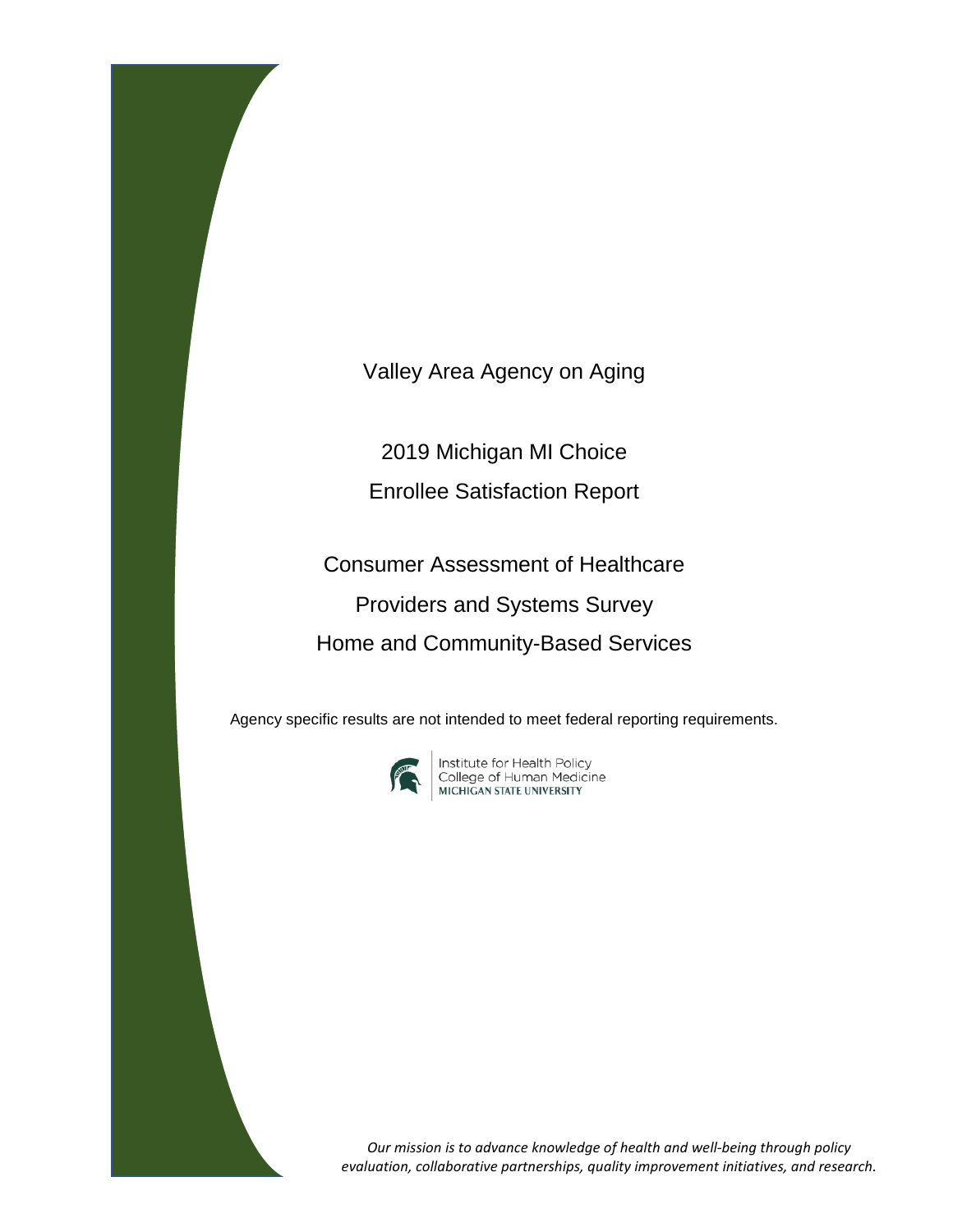

### **Introduction**

The goal of the MI Choice Enrollee Satisfaction Survey is to provide performance feedback that is actionable and that will aid in improving patient-centered service delivery. The CAHPS Home and Community-Based Services Survey was selected because (1) it is the most widely used survey with benchmarking and standardized questions for assessing patient experiences in the United States, (2) the survey tool and technical guidance is publicly available from the Agency for Healthcare Research and Quality, (3) the survey has a strong track record of rigorous scientific development and testing to ensure reliability and validity, and (4) the survey is commonly used as the federal reporting standard to the Centers for Medicaid and Medicaid Services.

## Methodology

There were 8,729 enrollees who met the following criteria for the sampling frame: (1) enrolled in the MI Choice program for at least three months between February and April 2019; (2) had at least one claim during that time period; (3) 18 years of age or older; and (4) did not participate in the 2018 MI Choice Enrollee Satisfaction Survey. A random number methodology per agency was then applied resulting in 3,417 enrollees being including in the telephone sample frame. The sampling frame for the Valley Area Agency on Aging was 236 with 38 completed surveys.

Prior to the survey administration, a pre-notification letter was sent informing enrollees to anticipate a telephone call. Enrollees were assured that the survey was being sponsored by the State of Michigan and answers kept confidential by Michigan State University.

MI Choice enrollees completed the telephone survey from May to September 2019. The survey was considered viable for inclusion if the respondent answered three cognitive screening questions with valid responses: (1) Does someone come into your home to help you? (2) How do they help you? and (3) What do you call them?

Survey results were standardized to a 100-point scale with mean scores calculated in accordance with the Technical Assistance Guide for Analyzing Data from the CAHPS Home and Community-Based Services Survey. Less than five percent of the respondents opted to use the alternative responses where options were presented as "mostly yes" or "mostly no" instead of a more cognitively challenging Likert-type scale. The alternative responses were also converted to the standardized scale.

Statewide and agency specific calculations are provided within this report. Please note that agency results are informational only and not intended for federal reporting. Official reporting of CAHPS results requires 100 valid surveys per unit of analysis completed by an approved vender. Cells under five were either suppressed or excluded from presentation because of the instability of reporting small numbers.

## **Demographics**

When comparing Valley respondents to the overall demographic profile, Valley respondents were more likely to be younger, less educated, and male as well as indicate a higher overall health score (47.4% vs. 40.3%, 65.7% vs. 56.6%, 44.7% vs. 33.1%, and 53.0% vs. 47.9%; respectively) as shown in Table 1.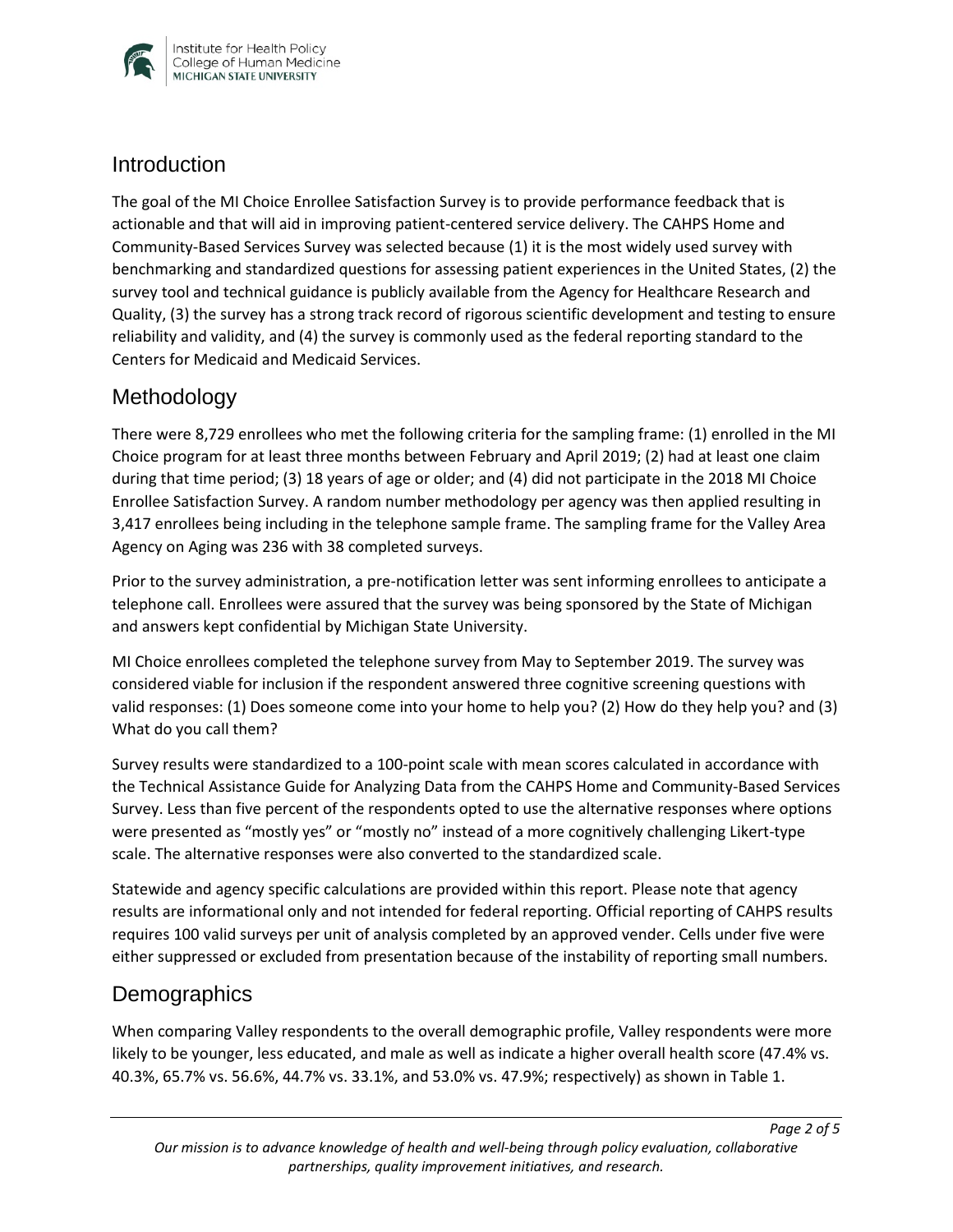

| <b>Demographics</b>    | <b>Response</b>      | <b>State</b> |     | <b>Valley</b> |              |
|------------------------|----------------------|--------------|-----|---------------|--------------|
|                        |                      | %            | #   | %             | #            |
| Age                    | 18-64 years old      | 40.3         | 242 | 47.4          | 18           |
|                        | 65+ years old        | 59.7         | 359 | 52.6          | 20           |
| Gender                 | Female               | 66.9         | 402 | 55.3          | 21           |
|                        | Male                 | 33.1         | 199 | 44.7          | 17           |
| <b>Education Level</b> | High School or Less  | 56.6         | 328 | 65.7          | 23           |
|                        | Some College or More | 43.4         | 252 | 34.3          | 12           |
| Race                   | White                | 71.0         | 427 | 71.1          | 27           |
|                        | <b>Black</b>         | 18.8         | 113 | S             | 4            |
|                        | Hispanic             | 3.0          | 18  | S             | $\mathbf{1}$ |
|                        | Other                | 5.2          | 31  | S             | 4            |
|                        | Unknown              | 2.0          | 12  | S             | 2            |
| <b>Mental Health</b>   | Scale from 1-100     | 59.5         | 595 | 62.1          | 38           |
| <b>Overall Health</b>  | Scale from 1-100     | 47.9         | 587 | 53.0          | 37           |

# **Table 1 Demographics**

*'s' indicated suppressed due to cell size less than 5.* 

#### **Results**

The CAHPS survey asks 46 questions which can be grouped into 11 domains of objective and actionable information for quality improvement. These domains address issues such as unmet need, physical safety, helpfulness of the case manager, the quality of the patient-caregiver relationship, and the respondent's feelings of self-determination. CAHPS domain results are presented in Table 2.

Valley Area Agency on Aging had a perfect score for Case Manager is Helpful were as the statewide rate was 94.5%. The remaining CAHPS domain scores for Valley Area Agency on Aging were all within fivepercentage points of the statewide average.

*Page 3 of 5*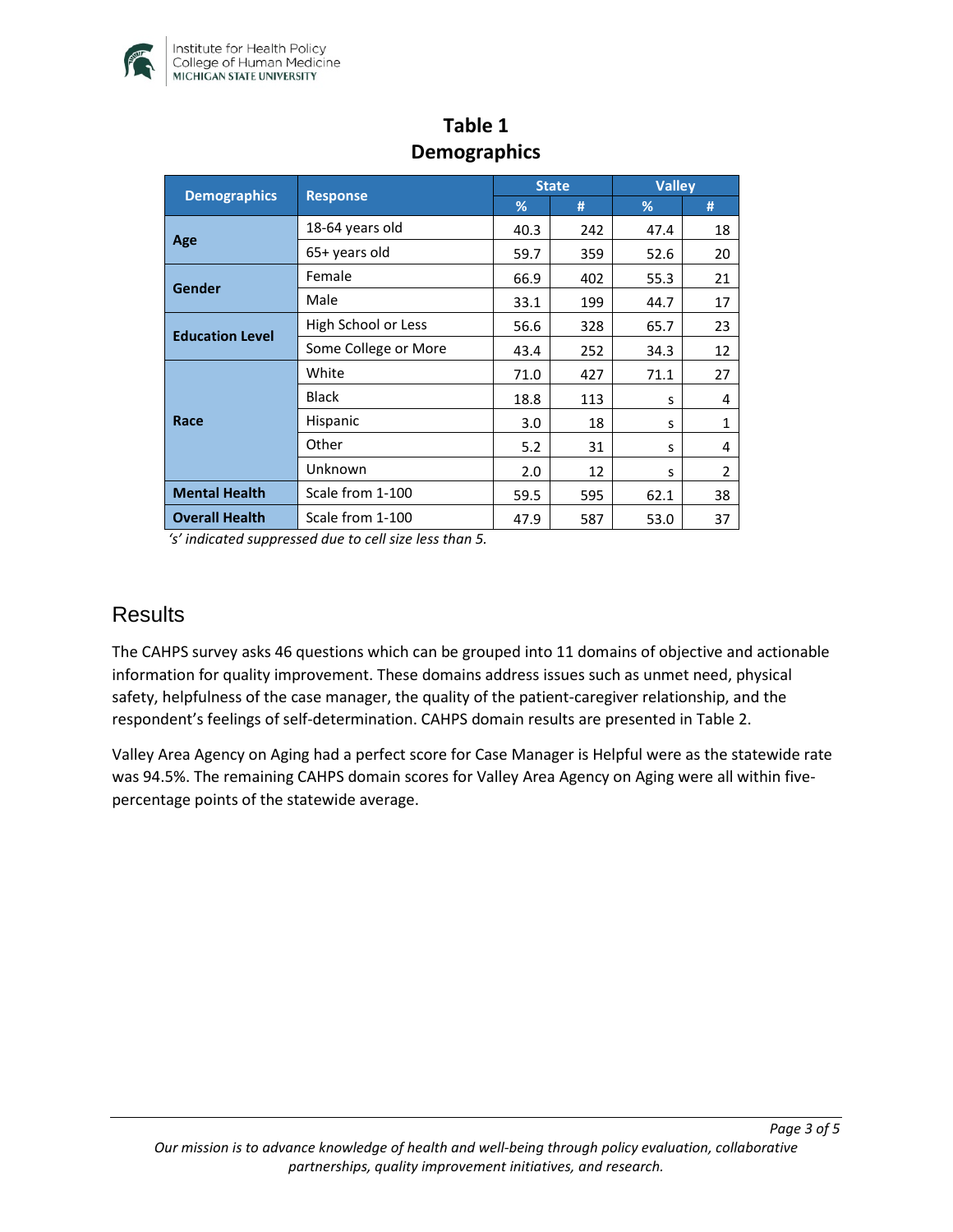

| <b>Category</b>                                                     | <b>Question</b>                                                                    |      | Valley<br><b>Percent</b><br>$n=38$ |
|---------------------------------------------------------------------|------------------------------------------------------------------------------------|------|------------------------------------|
| <b>Global Ratings</b><br><b>Measures</b>                            | <b>Category Score</b>                                                              |      | 89.5                               |
|                                                                     | Global Rating of Personal Assistance and Behavioral Health Staff                   |      | 90.0                               |
|                                                                     | <b>Global Rating of Case Manager</b>                                               |      | 88.9                               |
| <b>Recommendation</b><br><b>Measures</b>                            | <b>Category Score</b>                                                              | 93.3 | 92.4                               |
|                                                                     | Recommendation of Personal Assistance and Behavioral Health Staff                  | 94.3 | 92.0                               |
|                                                                     | Recommendation of Case Manager                                                     | 92.9 | 92.9                               |
| <b>Staff are reliable</b><br>and helpful                            | <b>Category Score</b>                                                              | 92.4 | 88.7                               |
|                                                                     | Staff come to work on time                                                         | 93.3 | 88.0                               |
|                                                                     | Staff work as long as they are supposed to                                         | 95.4 | 92.3                               |
|                                                                     | Someone tells you if staff cannot come                                             | 85.8 | 85.0                               |
|                                                                     | Staff make sure you have enough privacy for dressed, shower, bathing               | 93.3 | 89.4                               |
| <b>Staff listen and</b><br>communicate<br>well                      | <b>Category Score</b>                                                              | 94.9 | 95.2                               |
|                                                                     | Staff treat you with courtesy and respect                                          | 97.0 | 97.3                               |
|                                                                     | Staff explanations are easy to understand                                          | 92.9 | 84.8                               |
|                                                                     | Staff treat you the way you want them to                                           | 95.3 | 94.6                               |
|                                                                     | Staff explain things in a way that is easy to understand                           | 94.8 | 97.2                               |
|                                                                     | Staff know what kind of help you need with everyday activities                     | 96.6 | 97.3                               |
| <b>Case Manager is</b><br><b>Helpful</b>                            | <b>Category Score</b>                                                              | 94.5 | 100                                |
|                                                                     | Able to contact this case manager when needed                                      | 97.8 | 100                                |
|                                                                     | Case manager helped when asked for help with getting or fixing<br>equipment        |      | S                                  |
|                                                                     | Case manager helped when asked for help with getting other changes<br>to services  | 91.4 | 100.0                              |
| <b>Choosing the</b><br><b>Services that</b><br><b>Matter to You</b> | <b>Category Score</b>                                                              | 90.9 | 91.5                               |
|                                                                     | Person-centered service plan included all of the things that are<br>important      |      | 86.1                               |
|                                                                     | Staff knows what's on the service plan, including the things that are<br>important | 95.4 | 96.9                               |

# **Table 2 2019 MI Choice Enrollee Satisfaction Survey**